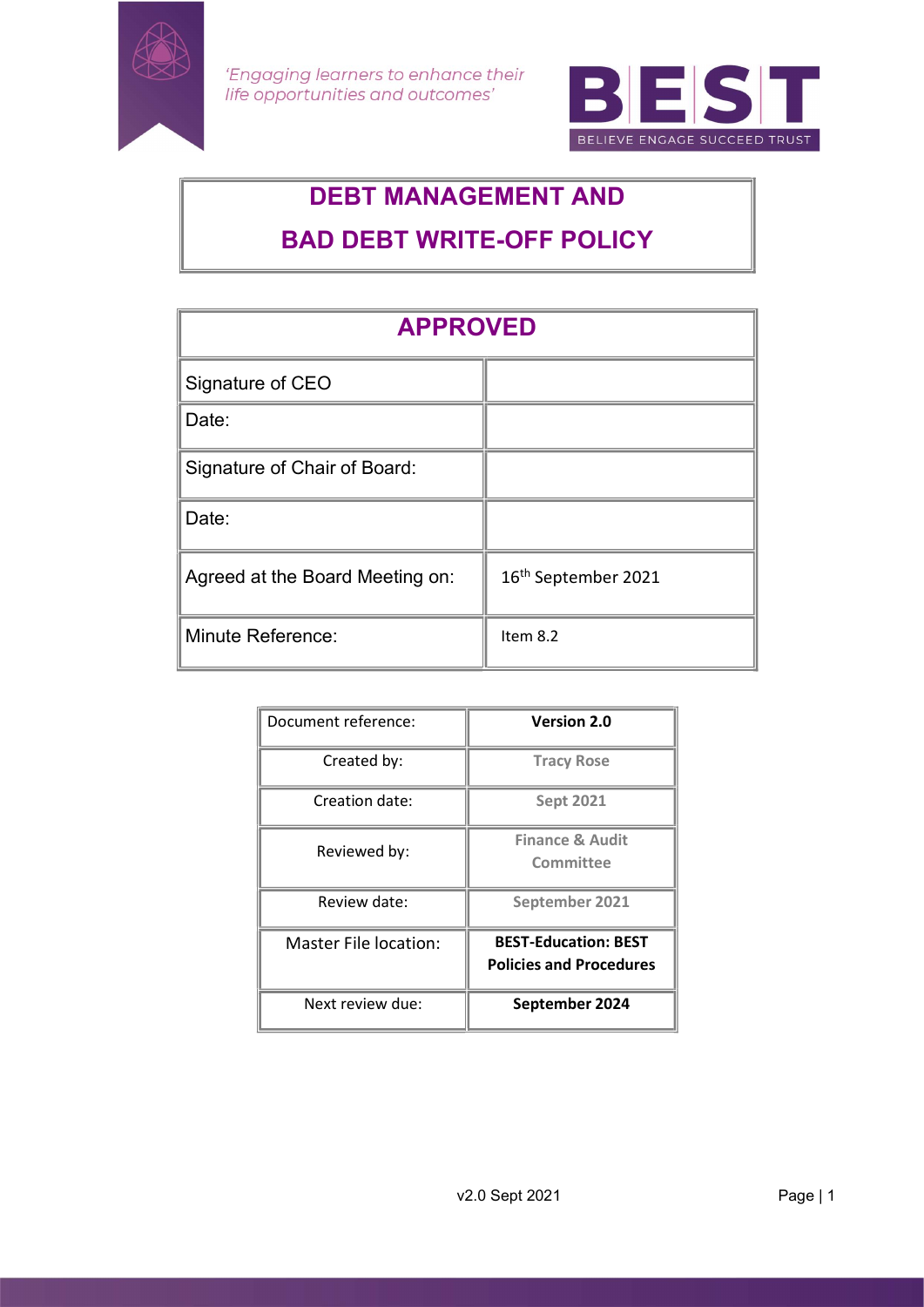### **CONTENTS**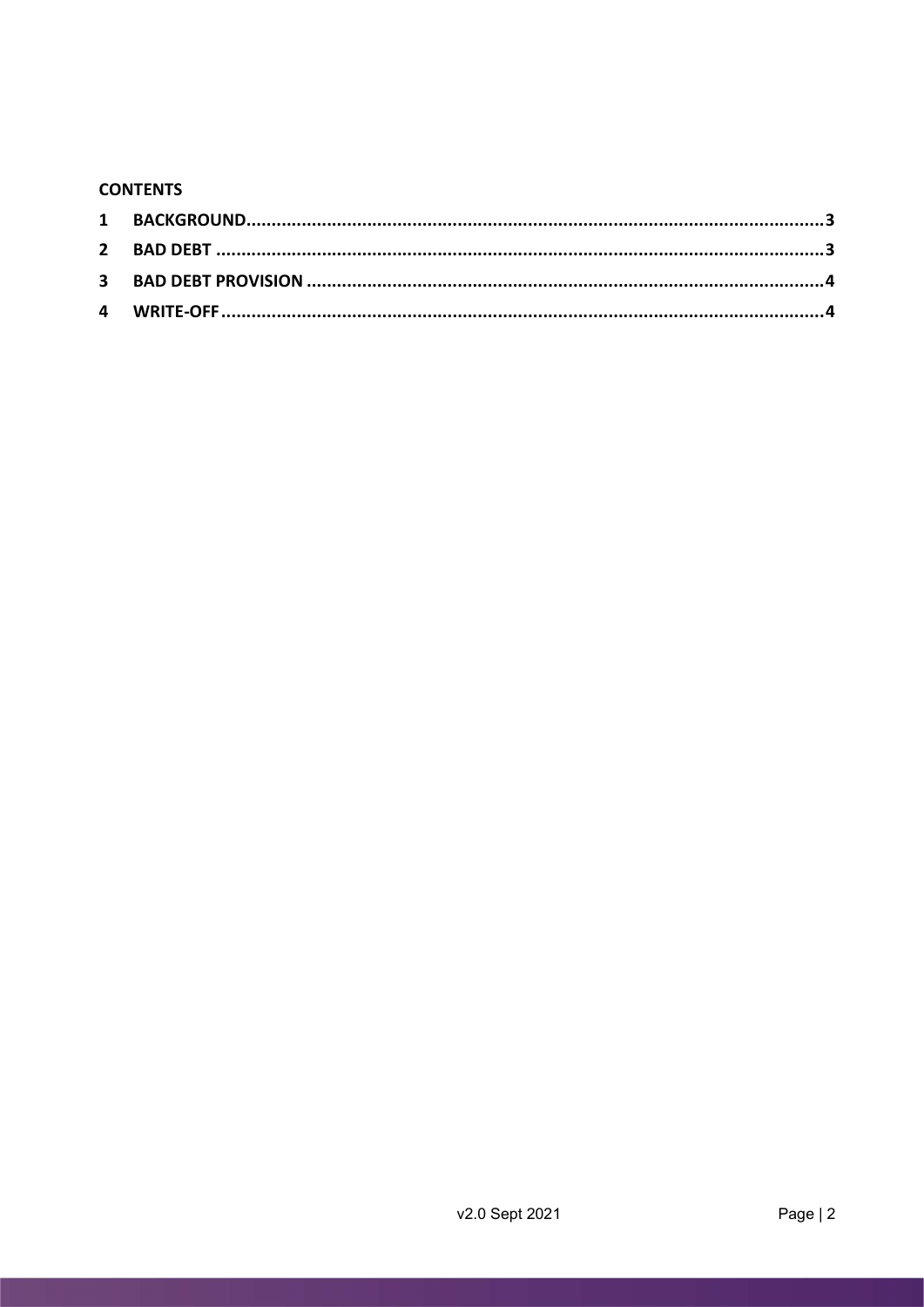## 1 BACKGROUND

- 1.1 In accordance with the requirements of the Believe Engage Succeed Trust's (BEST) funding agreement, the Trust is required to apply financial and other controls which conform to the requirements of propriety, efficiency and regularity and good financial management.
- 1.2 The Trust must comply with the principles of financial control outlined in the Academy Trust Handbook published by the ESFA
- 1.3 To this end, the Trust is responsible for ensuring that procedures are in place for the recovery of an outstanding debt. This policy sets out the procedure for debt recovery and for the write-off of any debt which is deemed to be irrecoverable.
- 1.4 This policy relates to the Trust and all of its academies. Adherence to the principles and procedures contained in this policy is mandatory for all staff.
- 1.5 This policy is an appendix to the BEST Finance Policy.

## 2 BAD DEBT

- 2.1 Wherever possible, income due will be collected before or at the time the relevant sale or service is provided. If this is not possible, a debtor's account will be issued.
- 2.2 Standard payment terms for the Trust and all of its academies is 30 days.
- 2.3 All debts will be recorded and non-payment will be followed up by issuing reminders at the following intervals
	- $\bullet$  4 weeks from date of account  $-1$ <sup>st</sup> Reminder
	- 6 weeks from date of account  $-2^{nd}$  Reminder
	- 8 10 weeks from date of account Final Reminder
- 2.4 After 10 weeks from the date of account, where the debt is still outstanding, legal action will be considered, and the debtor will be informed of this in writing.
- 2.5 Each academy in the Trust will make every effort to work with parents to prevent debts for school meals mounting. The Trust is sympathetic to the individual needs of parents and this will be taken into account. As well as issuing written reminders, academies will make telephone contact with parents to retrieve outstanding amounts.
- 2.6 Where parents are unable to settle the amount owed by a single payment, weekly repayments may be offered and academies may also suggest that packed lunches from home are provided until the debt is cleared.